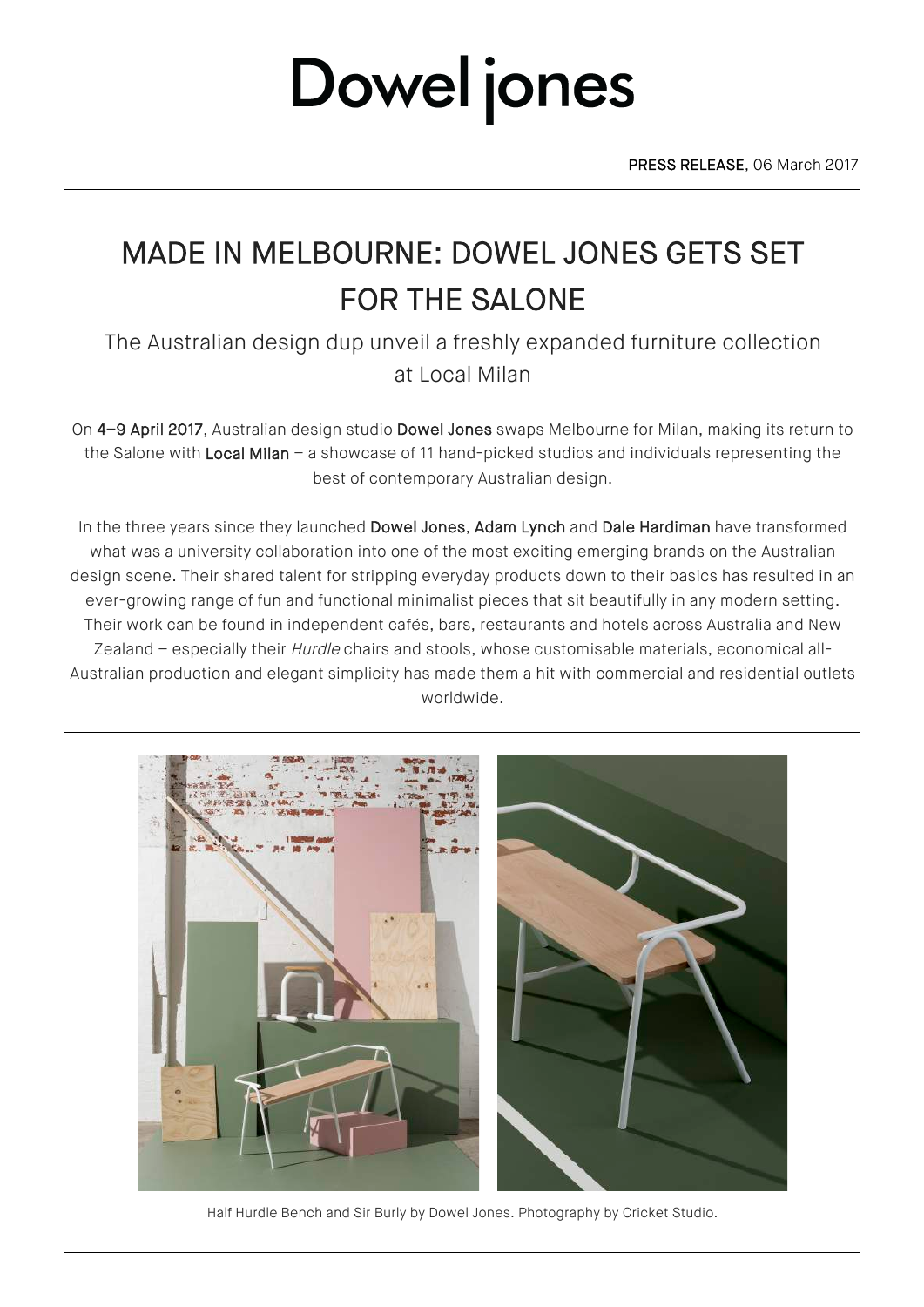PRESS RELEASE, 06 March 2017

This year, however, marks the first time Dowel Jones has presented a complete furniture collection to the Salone's international audience. As well as their original Half Hurdle and Full Hurdle Chairs, the duo are expanding the collection with three new additions - the Half High Hurdle Chair, Full High Hurdle Chair and Half Hurdle Bench. They will be displaying these alongside Thimble - their stackable indoor/outdoor stools introduced in early 2017 - the playfully chunky tubular-steel stool Sir Burly, and his new, taller companion: Sir Burly High.

'Each, year we've presented new work in Milan and it's been quite sporadic in style and concept. This year we've decided to present a consolidated collection that represents our principles.'

Dale Hardiman, Co-Founder – Dowel Jones



Half Hurdle Chair by Dowel Jones. Photography by Cricket Studio.

The core typology of the Hurdle chair was one of the first things to come out of Lynch and Hardiman's collaboration, initially conceived while they were both studying at Melbourne's RMIT University. Working on a design for a trestle, alongside Melbourne manufacturers, they developed a distinctive bend in the tubular steel frame that created a profile silhouette reminiscent of an athletic hurdle. The resemblance gave the collection its name, and has become a signature feature of the expanded collection.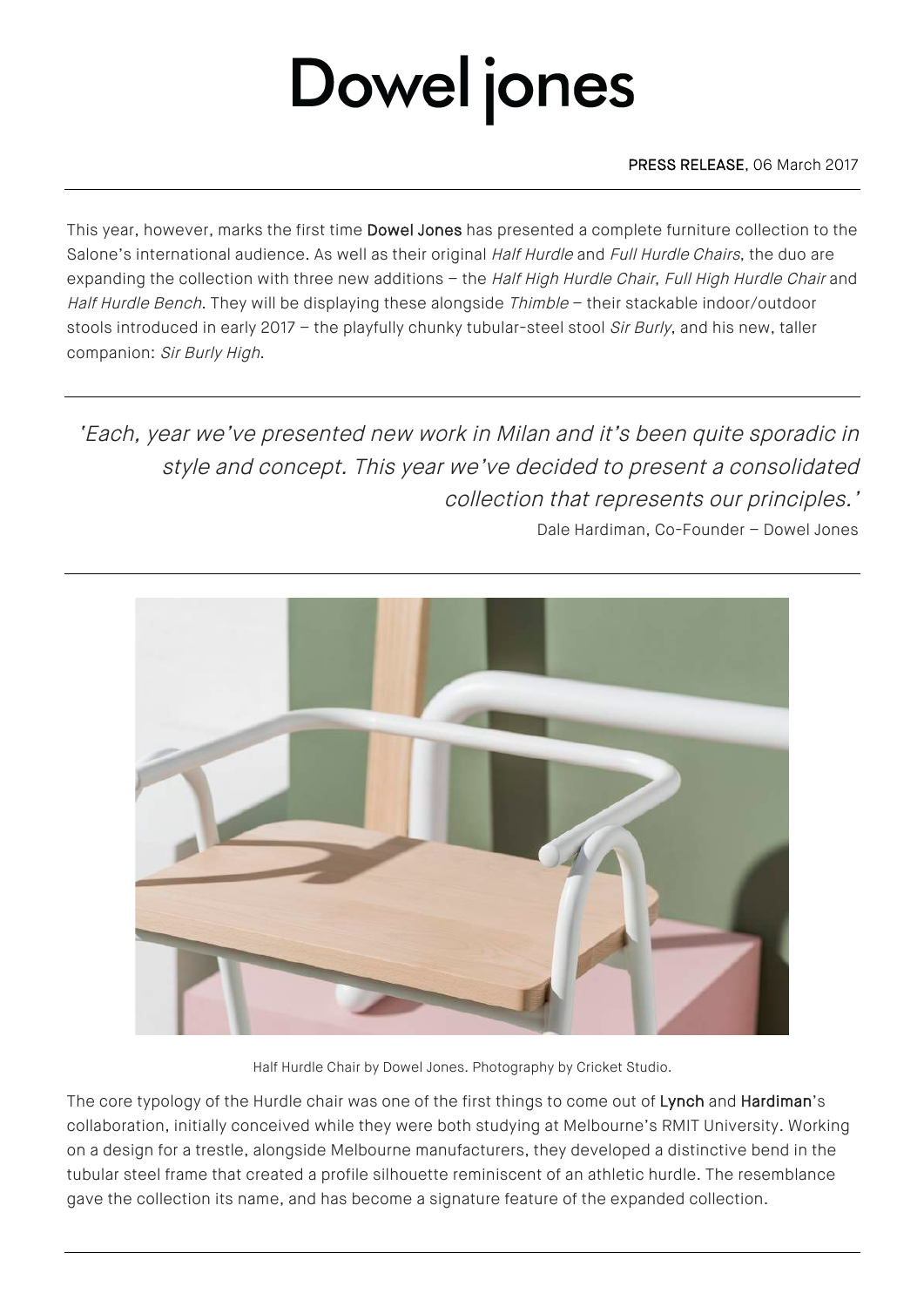Inspired by the way people would use mooring posts in Melbourne harbour as impromptu seating, Thimble was also named for its resemblance to another object – in this case the embroiderer's tool – while Sir Burly, initially conceived as furniture for a playground setting, gets its name from the stools' chunky, anthropomorphic form.

All pieces are available in a range of colours and finishes (showing in Milan: Dusty Pink, Pale Eucalypt and textured white powder coat), and are produced in accordance with **Dowel Jones'** guiding principles: elegantly simple forms, locally sourced materials and exclusively Australian manufacturers.



Half High Hurdle Chair, Half Hurdle Chair and Sir Burly High by Dowel Jones. Photography by Cricket Studio.

### LOCAL MILAN

Now in its second year, the Local Milan exhibition occupies the historic Oratorio della Passione on Piazza Sant'Ambrodgio – part of Milan old town's 5VIE art and design district. Conceived by Local Design – the Australian design hub and collective founded and curated by designer and stylist Emma Elizabeth – Local Milan explores the distinctions between design and art, creating a unified, immersive space featuring an interior shaped by 8,000 hand-laid bricks. Aesop fragrances, drinking and dining elements and music from Australian singer-songwriter Tash Sultana transform the gallery into a multisensory experience, with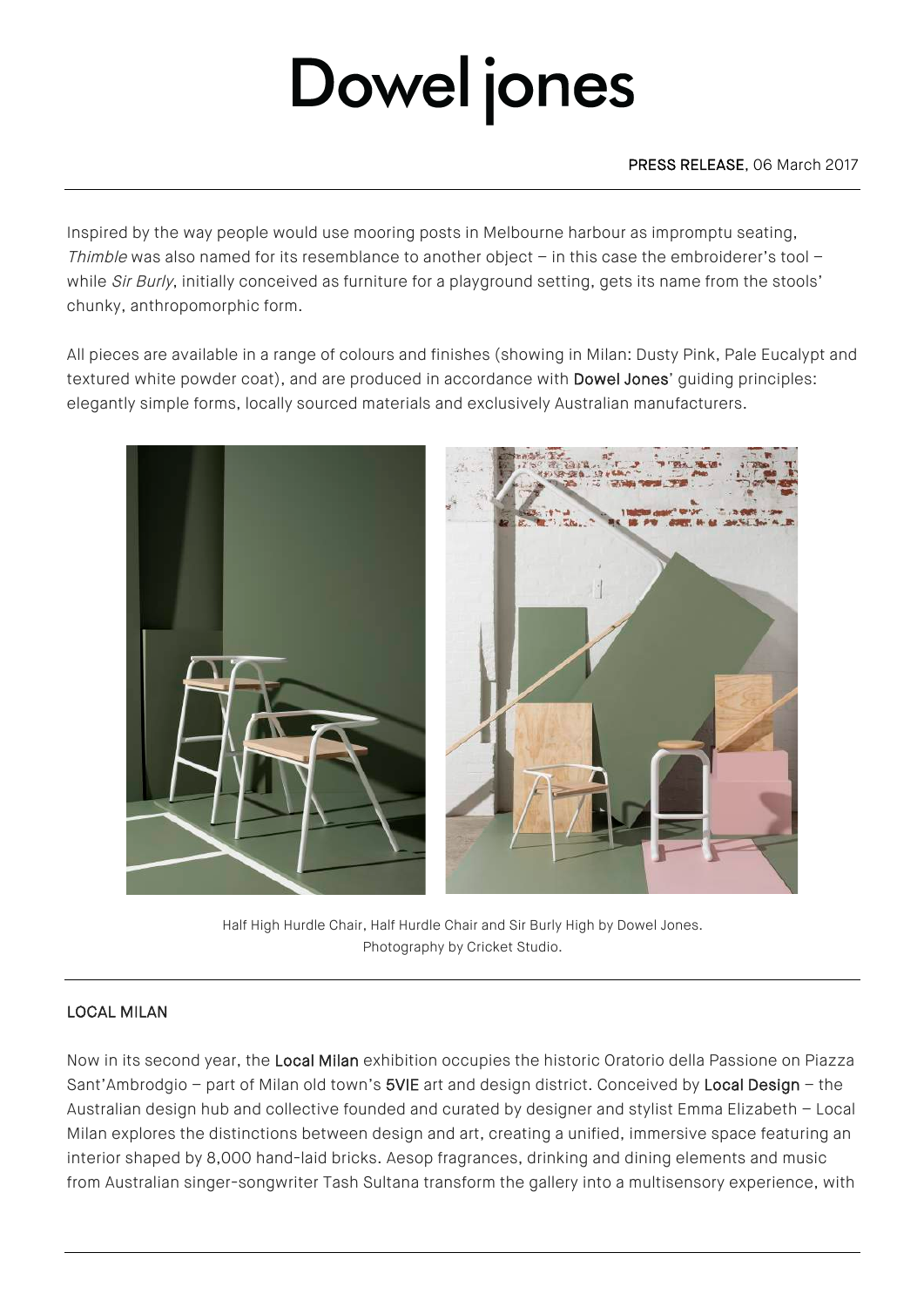#### PRESS RELEASE, 06 March 2017

a tactile dimension introduced by the distribution of white gloves to exhibition visitors, further underscoring the ambiguous relationship between design and art.

Dowel Jones' Thimble, Sir Burly and Hurdle collection will appear alongside work from their fellow designers Tom Fereday, Jon Goulder, Tom Skeehan, Adam Goodrum, Christopher Boots, Kate Banazi, Charles Wilson, Ross Gardam, ACV Studio and Local Design's founder Emma Elizabeth.

By showcasing a diverse array of established designers currently working in the country, the show aims to provide an overview of contemporary design in Australia, dispel international preconceptions about Australia as a design nation, and place Dowel Jones and their contemporaries in the global spotlight.



Half High Hurdle Chair by Dowel Jones. Photography by Cricket Studio.

For more information about Dowel Jones and the Hurdle, Burly and Thimble collections, please contact me (Jodi Moss) at jodi@zetteler.co.uk or call +44 (0)7910 705147.